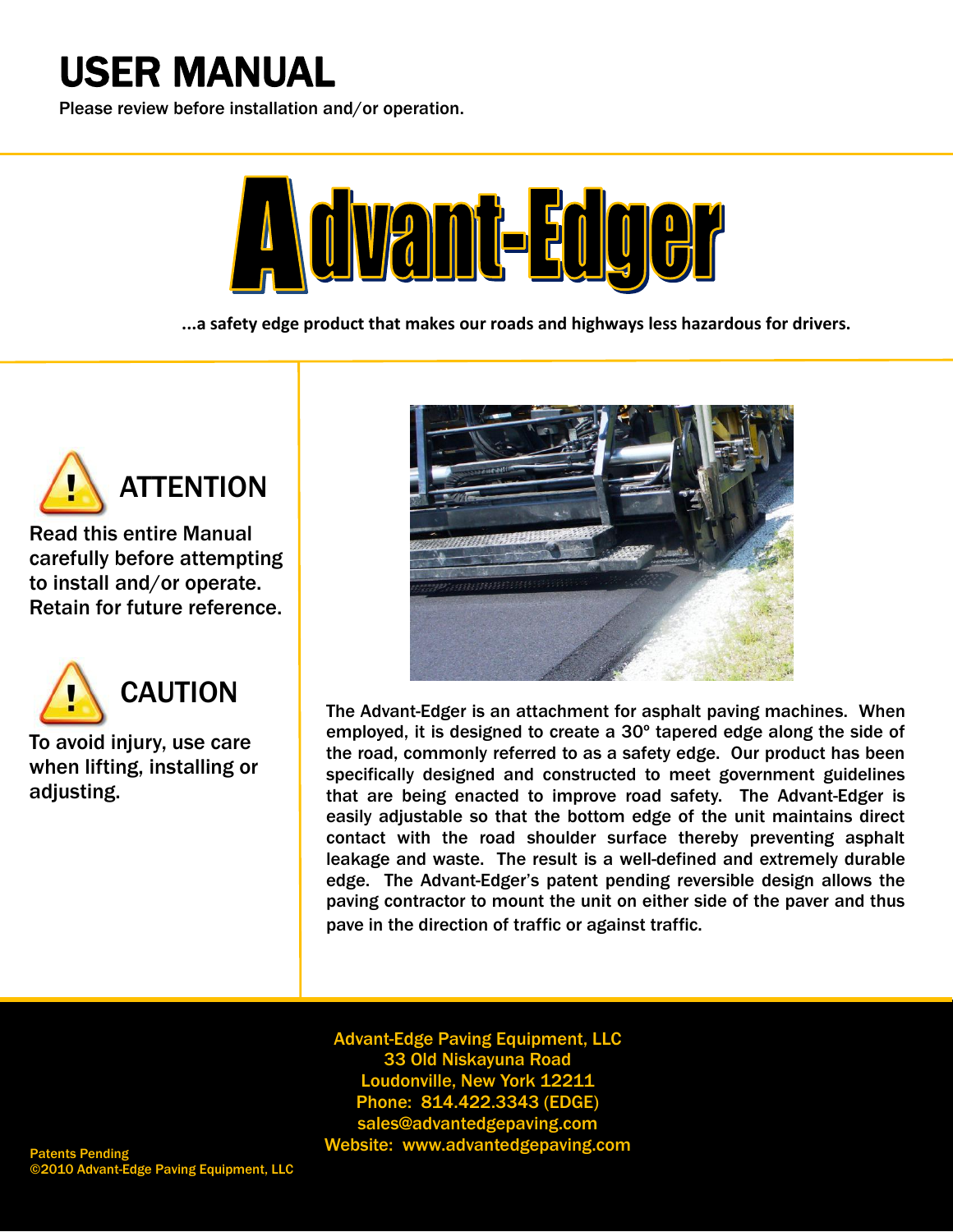# TABLE OF CONTENTS

| Section 1. |          |
|------------|----------|
| Section 2. | page 5.  |
| Section 3. | page 7.  |
| Section 4. |          |
| Section 5. |          |
| Section 6. | page 12. |
| Section 7. | .page 13 |
| Section 8. |          |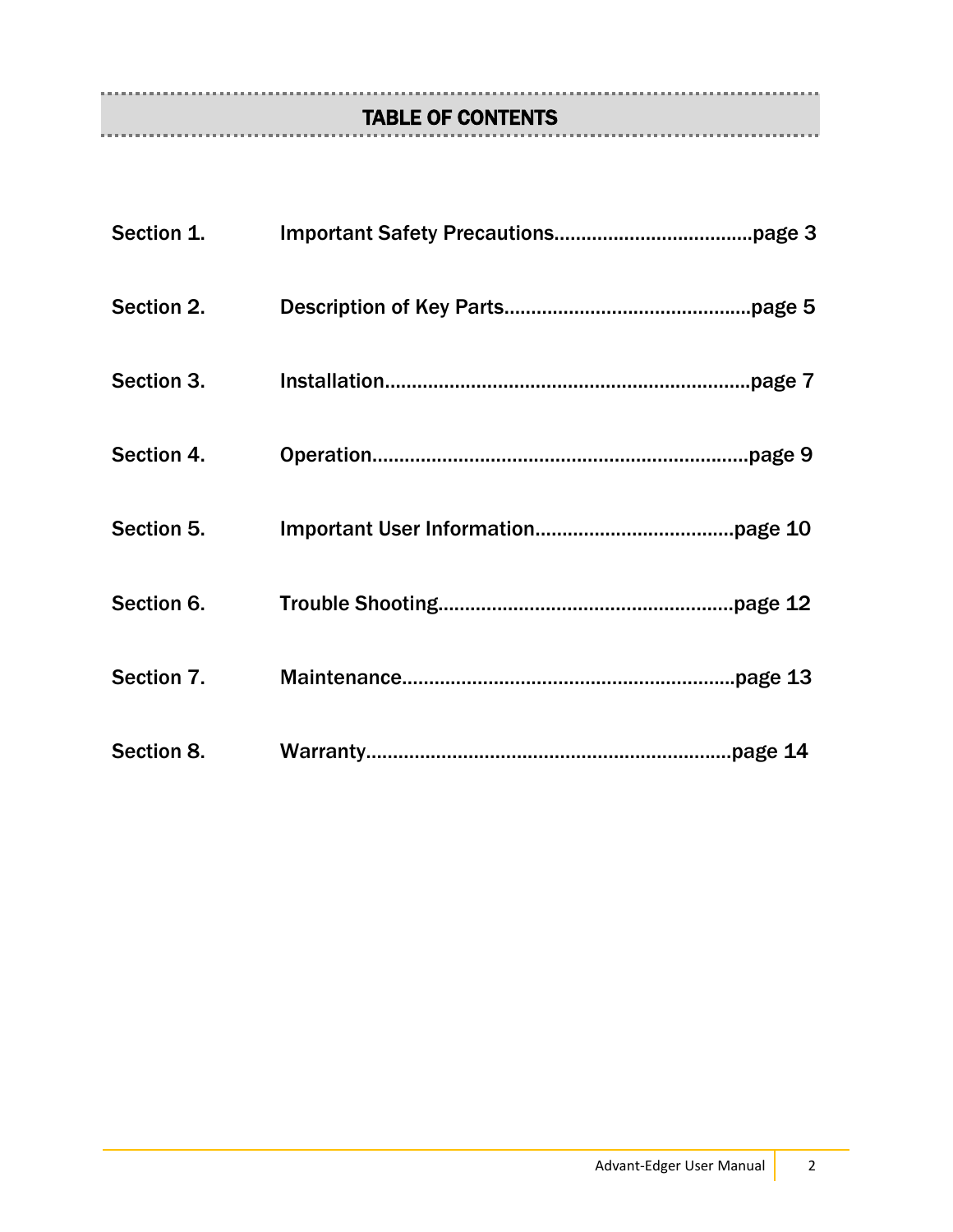## 1. IMPORTANT SAFETY PRECAUTIONS

- Please read the entire operating manual before installation or operation of this unit.
- Use only according to directions in this user manual or other officially published documents of Advant-Edge Paving Equipment, LLC. This unit is designed to be mounted on the screed or screed extension of paving machines and is intended for asphalt only.
- The Advant-Edger is HEAVY! To avoid injury, use care when lifting, installing or removing.
- Do not attempt to take apart, repair, modify or otherwise disassemble the Advant-Edger as it will void the warranty and can cause harm to the operator and others if not done correctly. If you are experiencing a problem, call Technical Support at 814-422- 3343.
- In the event that a cutting torch and welding is desired and/or necessary to mount the Advant-Edger, only an experienced welder shall prepare the paver for mounting the unit.
- During periods when the Advant-Edger is not in use, it is recommended that the holes in the screed (which were created for mounting) be filled so as to keep them clean.
- WARNING! DO NOT DRAW THE SCREED EXTENSION TOO CLOSE TO THE MAIN SCREED. During paving, the Advant-Edger could be exposed to contact with the cross feed auger and auger shaft if the screed extension is drawn in too close to the main screed. Severe damage could occur to both the cross feed auger and the Advant-Edger if they come in contact.
- WARNING! RAISE THE FORMING BOX TO ITS UPPER MOST POSITION BEFORE MOVING THE PAVER. When paving is completed in a given direction and the paver is to be moved to a new position, the Advant-Edger should be raised to its mounting height or uppermost position.

#### IMPORTANT!

#### Achieving Desired Results of 30º Tapered Safety Edge

The Advant-Edger has been professionally designed and constructed to create a 30º tapered edge relative to the pavement surface  $(+/-1^{\circ})$  at the road shoulder during the creation of an edge to cover a 4" thick asphalt drop off.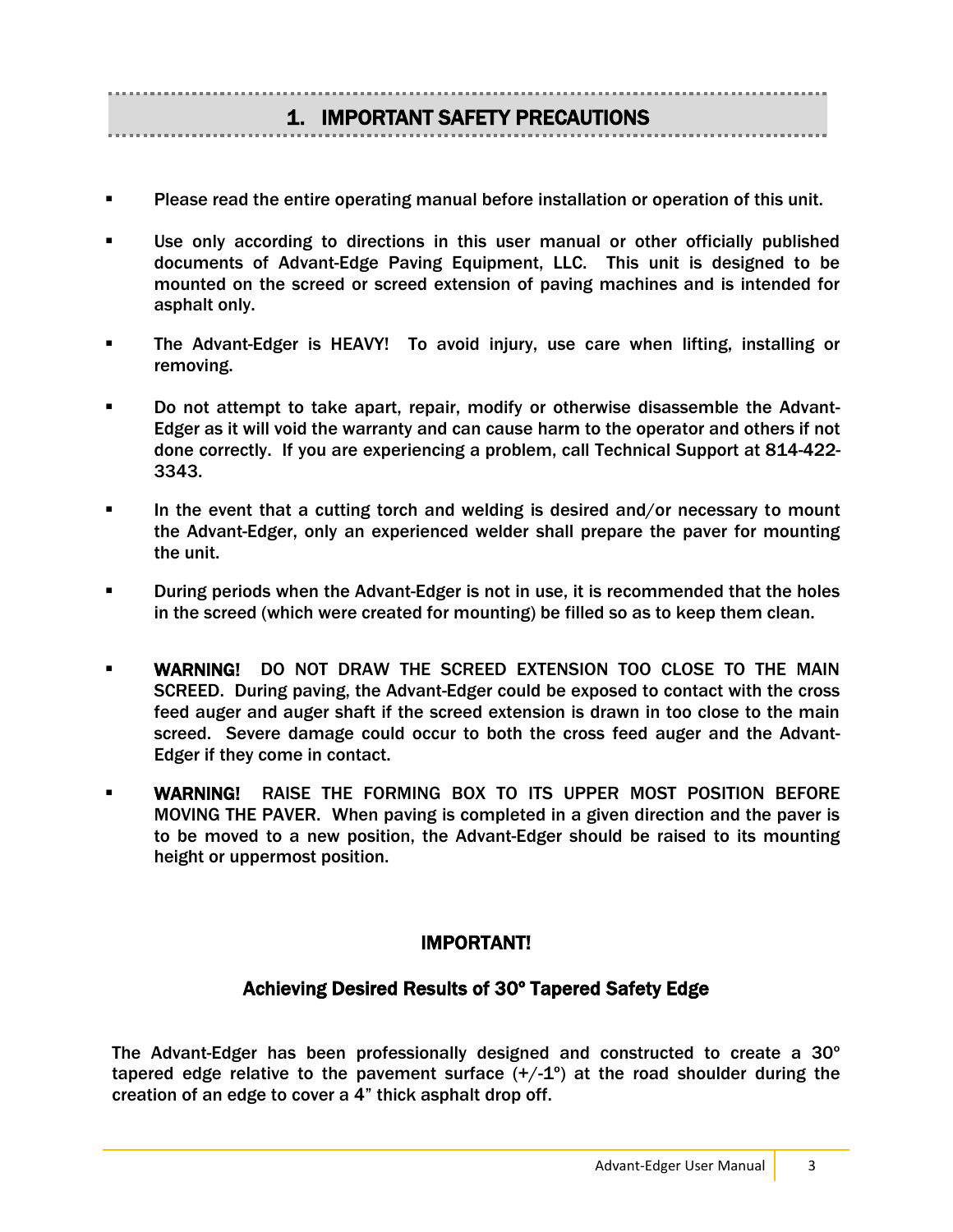Our angles are measured as they are produced by the paving machine (and not after rolling or other operations). Our company recognizes that field conditions are not always ideal and may create results that differ from the 30º target especially when measured after rolling and settling have taken place. We believe that when operating in the field, an angle of 35º or less is always possible to achieve and in no circumstance should the operator ever experience an angle greater than 40º when equipment and operations are conducted properly. The Federal Highway Administration has stated that with regard to safety, any edge angle less than 45º is considered good.

ACHIEVING THE TARGETED 30º ANGLE MAY BE DEPENDENT UPON A NUMBER OF FACTORS. THE FOLLOWING IMPORTANT OPERATING RULES WILL HELP TO ENSURE THE OPTIMAL ANGLE IS ACHIEVED:

- Unit is properly mounted and adjusted to the appropriate height (See Sections 3. "Installation" and 4. "Operation")
- End Gate is in proper position (See Section 5, "Keeping the End Gate in the Proper Position")
- The shoulder bed is structured of well compacted material. Soft shoulders will prevent the Advant-Edger from constructing a good initial edge and over time the edge is likely to move and disintegrate.
- Temperature of the mix (e.g., too cool or too hot). The average temperature of the materials is between 240º and 295º Fahrenheit and optimal paving temperature when using HMA is as close to 300º Fahrenheit as possible. As asphalt cools it becomes more solidified and can't be moved or compacted. If the mix is too hot it may be so soft that the act of rolling will crush any feature flat.
- Composition of the mix (e.g., too dry). As the mix design changes and the aggregate size changes it will affect the behavior of the pavement as it is applied.
- The depth of drop off being covered can affect the angle of the tapered edge. Our unit is designed to create a  $30^{\circ}$  tapered slope angle for a drop off of 4". It will be common for the paving crew to experience slightly different angles (+/- 2 degrees) from this target due to our curved forming surface for very small drop offs of only an inch or two. We use this curved surface because we believe it adds structural integrity to the safety edge being formed.
- 30º is measured correctly. Please remember that the 30º edge angle is relative to the slope of the pavement and not true horizontal.
- Pavement is rolled correctly (See Section 5.2, "Rolling Patterns")

#### IF YOU HAVE ANY QUESTIONS, PLEASE REFER TO SECTION 6. "TROUBLE SHOOTING" AND/OR CALL TECHNICAL SUPPORT AT (814) 422-3343 (EDGE).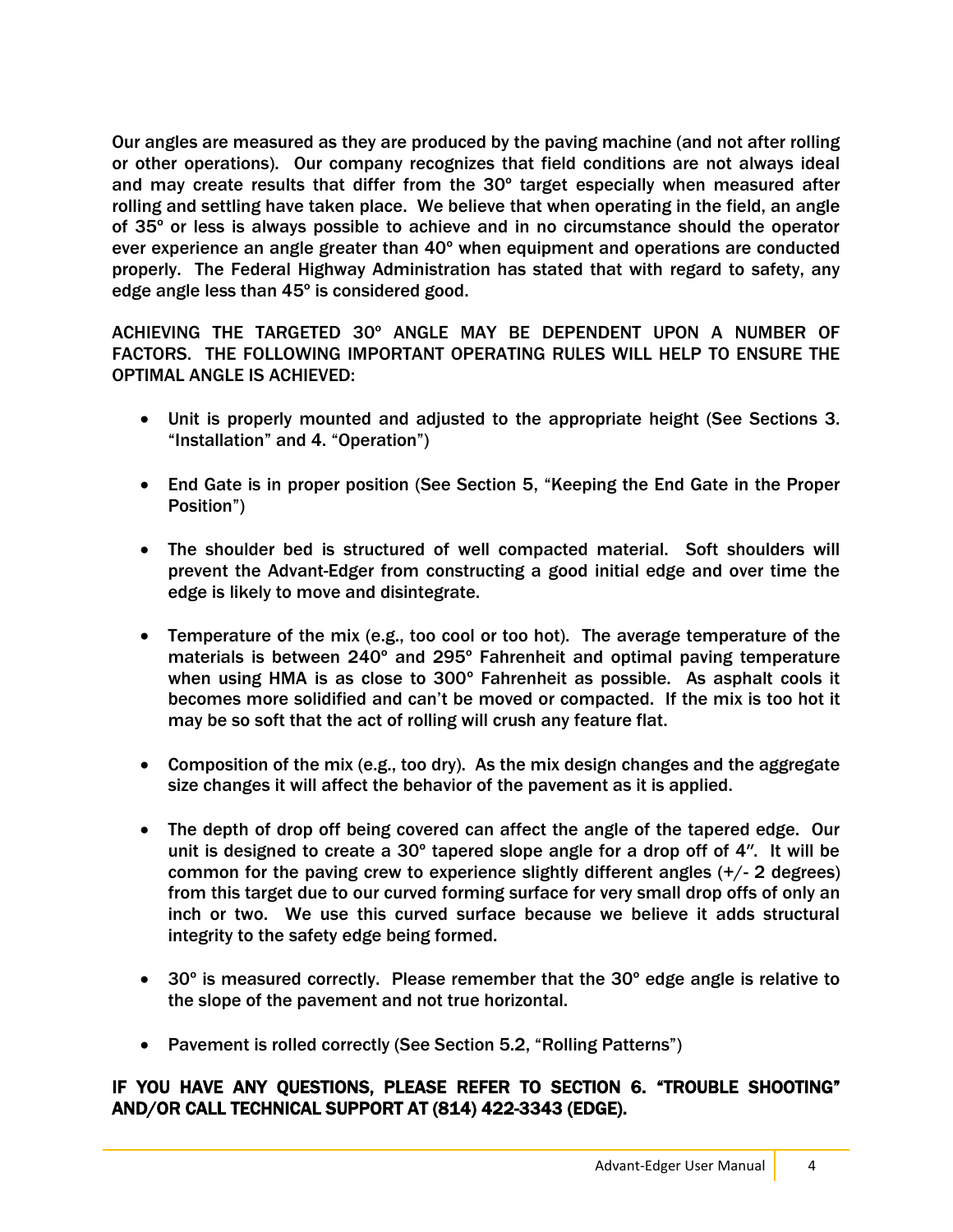#### 2. DESCRIPTION OF KEY PARTS

The Advant-Edger consists of four major components: the Mounting Plate, the Forming Box, the Shoulder Guide Rail and the Spring Assembly. While the Mounting Plate remains fixed and bolted to the screed, the Forming Box and Shoulder Guide Rail are able to move up and down to follow the contour of the road's shoulder. The Spring Assembly is designed to create a constant downward pressure so as to assure a quality constructed tapered edge on the side of the road. All key surfaces are made of  $\frac{1}{4}$ " abrasive resistant steel thereby extending the life of the equipment.



Mounting Slots are used for attaching the Mounting Plate to the screed extension of the paver.  $\frac{1}{2}$ " bolts, washers, lock washers and nuts are provided to mount the unit.

The Forming Box slides up and down vertically in relation to the Mounting Plate. It is designed to move up and down with the topography of the road shoulder.

The Cover Plate protects the inner adjustment elements of the Forming Box from dirt and asphalt. Removal of this Cover Plate without prior authorization will void the warranty.

Removal of the Cotter Pin is necessary to detach the Forming Box from the Mounting Plate. This action is not usually required.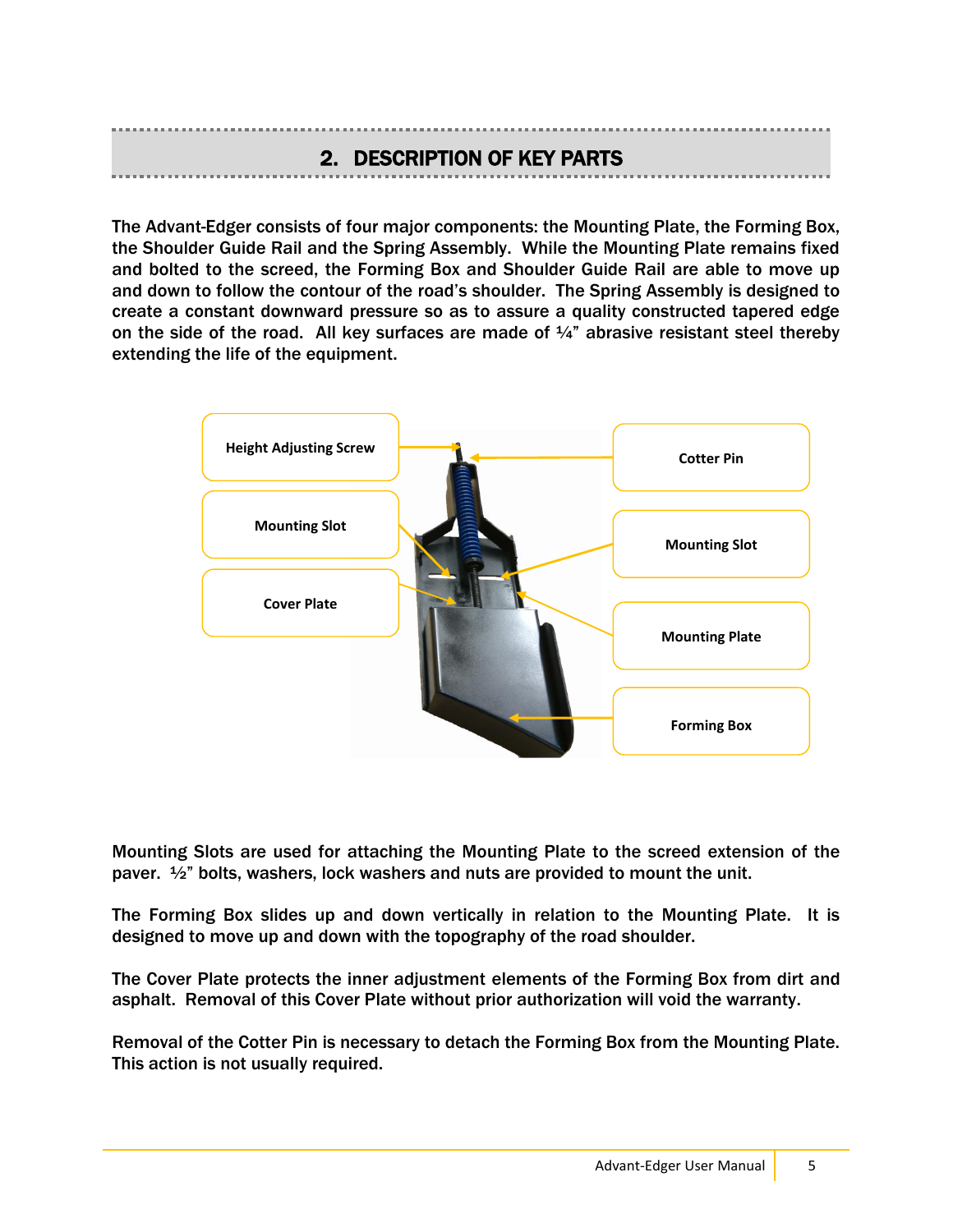The Height Adjusting Screw is used to set the height of the Forming Box relative to the bottom edge of the screed. Section 3. explains how to initially set the correct height and how to adjust if necessary. For shipping, the height is set at the highest level also referred to as the Mounting Height.



The Forming Box Guide Rail prevents the Forming Box from moving (or swinging) out of position. It is intended to make sure the Forming Box maintains a vertical orientation.

The Forming Surface produces the 30º tapered edge along the side of the road. Note that this surface is slightly concave (to produce a convex tapered or beveled edge on the road surface). This is part of our patent pending design that creates a stronger and longer lasting tapered edge. Also note that the 30º edge is measured relative to the road surface, not relative to "true horizontal."

The Spring Assembly produces downward pressure on the Forming Box in such a manner that the Forming Surface maintains contact with the shoulder surface and applies sufficient pressure to form a quality edge.

The Shoulder Guide Rail allows the Forming Box to adjust to the topography of the shoulder of the road. As an example, when the paver encounters an obstacle such as a driveway cut or road intersection, the Shoulder Guide Rail is able to go up and down following the uneven contour of these obstacles.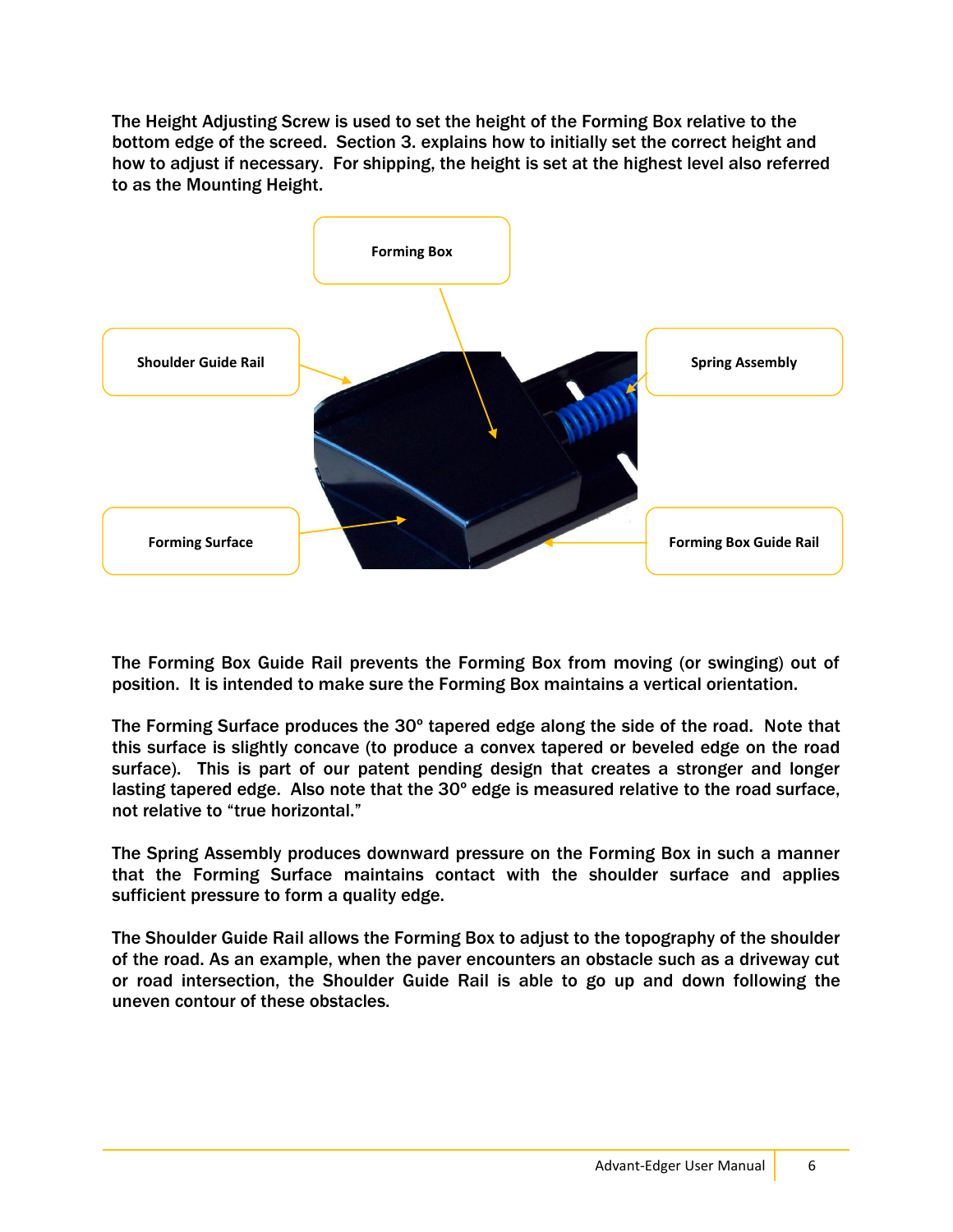### 3**.** PREPARATION AND INSTALLATION

#### Unpacking the Advant-Edger

Carefully unpack the shipping container and inspect the contents. You should find an assembled Advant-Edger Unit configured in an orientation to be attached to the right hand side of the paver (i.e. creating a tapered shoulder edge when traveling in the direction of traffic). See section 4. to configure the unit for paving the left hand side of the road. Also note, that for shipping, the Height Adjustment Screw is fully rotated clockwise so that the Forming Box is in its upper most position (the Mounting Position).

Also in the container is a full set of mounting hardware consisting of: two (2)  $\frac{1}{2}$ -13 bolts, two (2) lock washers, four (4) regular washers and two (2)  $\frac{1}{2}$  -13 nuts.

The Advant-Edger can be installed on the screed extension and/or on a one foot or two foot wide bolt-on screed extension on either side of the paving machine.

Two holes must be made in the screed to mount the Advant-Edger. In most cases, the tools required are: a drill,  $\frac{1}{2}$ " drill bit, and two (2)  $\frac{3}{4}$ " wrenches, one of which should preferably be a socket wrench. In some cases, where it is difficult to access the rear side of the screed, users may find it advantageous to drill holes in the screed and then weld two nuts onto the back side of the screed behind the holes. This method will be explained as well.

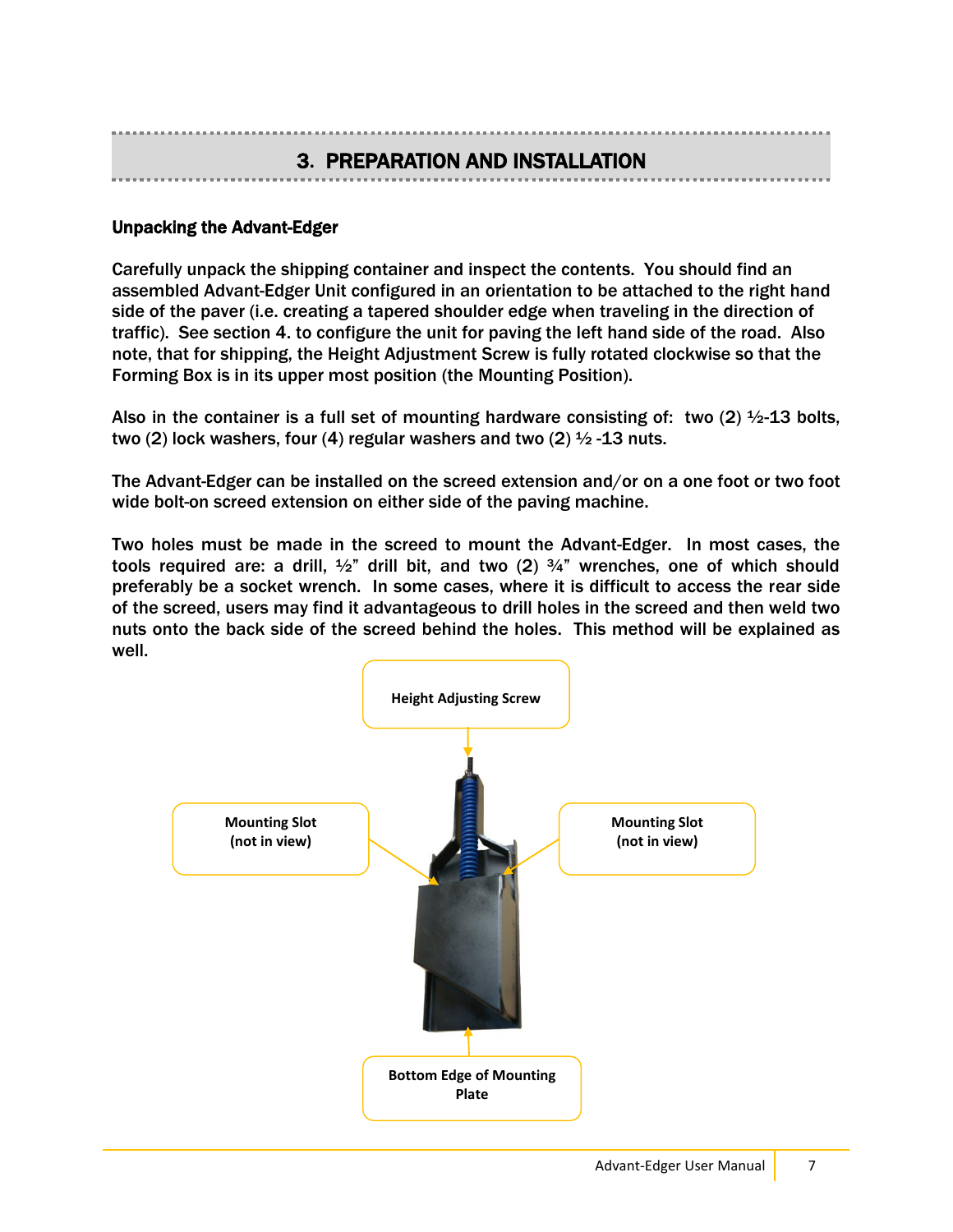There are two Mounting Slots on the Advant-Edger Mounting Plate. They are symmetrical in size and location. The unit pictured above is in the Mounting Position. Note that the Forming Box has been raised to its highest level and it is flush with or slightly above the bottom edge of the Mounting Plate.

To initially mount the unit, first make sure the Forming Box is in the Mounting Position described above. If not, turn the Height Adjusting Screw clockwise until it stops. This is the Mounting Position which is also the position in which the unit is shipped. Next follow these steps:

- Step 1: With the paving machine on level ground, lower the screed so that it is resting on the ground.
- Step 2: Position the Mounting Plate vertically against the screed and lower it onto a 1" shim. The important factor is that the bottom edge of the Mounting Plate remain parallel to the edge of the screed and slightly above it. Next position the Mounting Plate horizontally by sliding the Mounting Plate along the shim until the outside edge of the Forming Box Guide Rail is flush against the end gate.

Important Note: The Advant-Edger has been designed to easily attach to most paving machines. But, if you find that the entire Mounting Plate surface is not flush against the screed face or if you find that the Mounting Plate is not plumb level or if you find that there is a lower prestrike-off plate that will interfere with the operation of the Advant-Edger when mounted, please STOP the installation process and contact us. Chances are you will need a Universal Mounting Plate in order to attach the Advant-Edger to your paver.

- Step 3: Mark the center location of the Mounting Slots on the screed face.
- Step 4: Drill two  $\frac{1}{2}$ " holes one for each of the two slots. In cases where access to the rear of the screed is difficult users may wish to tap two holes in the screed that will accept the ½-13 UNC bolt. If this alternate approach is taken please make sure that the screed is sufficiently thick to accept a tap. If it is not, we recommend that a nut be welded to the back of the screed in order to achieve a secure attachment. In the event that a cutting torch and welding is desired, only an experienced welder shall prepare the paver for mounting the unit.
- Step 5: Position the Mounting Plate over the Mounting Holes.
- Step 6: Insert a  $\frac{1}{2}$ -13 bolt and washer into each of the Mounting Slots and through the recently drilled ½" holes. Next slide on a washer and lock washer over the protruding bolt, screw on nut and tighten using appropriate wrenches. The Mounting Plate should be square to the screed and plumb level.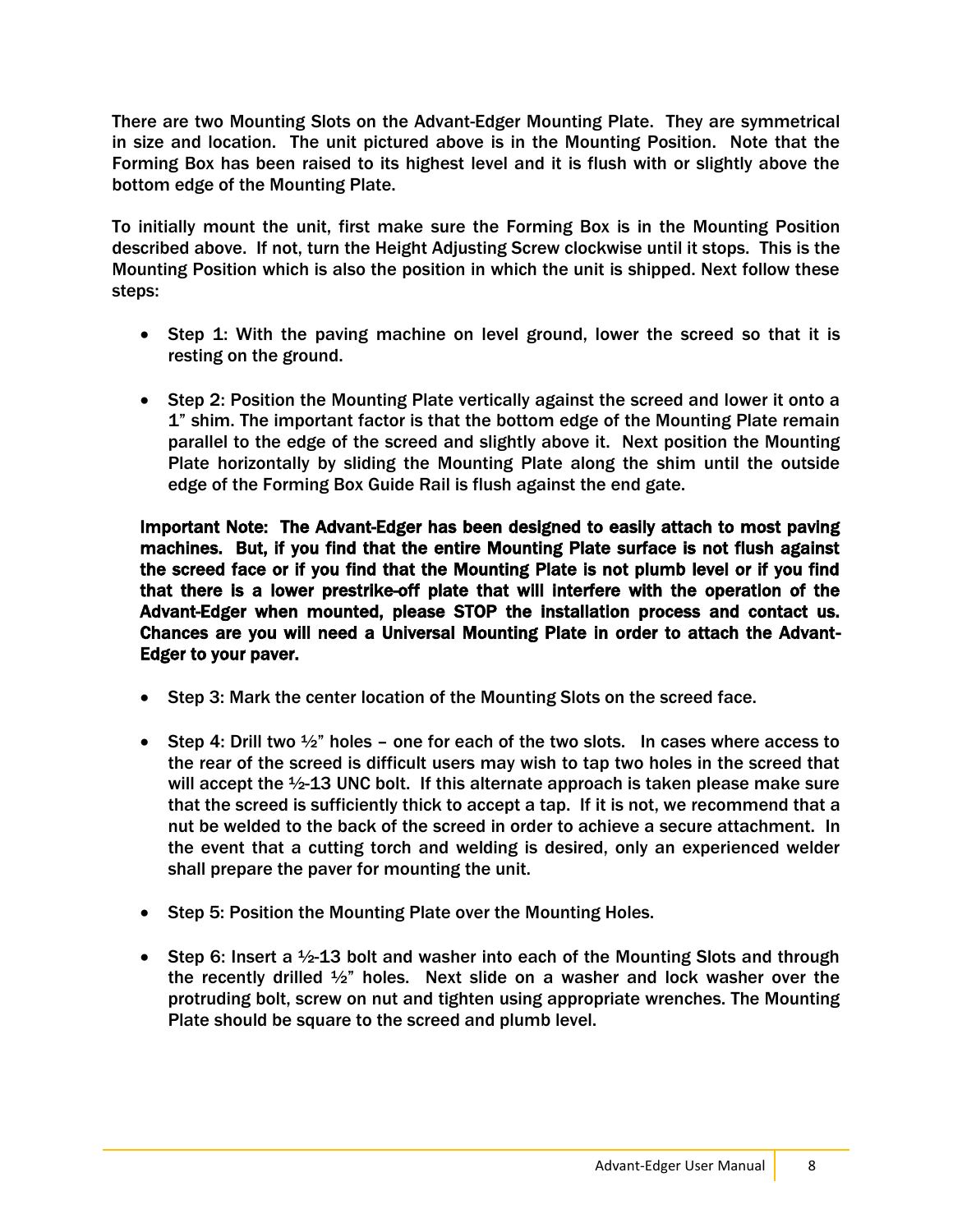4. OPERATION

Prior to starting the paving operation attach the Advant-Edger as described above.

Step 1: Set the screed at its desired elevation for paving.

Step 2: Rotate the Height Adjusting Screw counterclockwise thereby extending the Forming Box downward. Continue this action until the Shoulder Guide Rail reaches the shoulder of the road and then continue to turning the Height Adjusting Screw counterclockwise until the spring is compressed  $\frac{1}{2}$ " to 1". This additional compression helps to form a more compacted edge. The ideal amount of compression will depend on the paving material being used and will require some trial and error testing. The amount of compression is easily identified by examining the distance that the cotter pin is above the yoke on the Mounting Plate.

Step 3: Begin paving. A safety edge will automatically be created. If the quality of the edge is not quite what you expect, try adding or releasing tension on the compression spring by turning the Height Adjustment Screw. The paver will now create a tapered edge along the shoulder as paving continues.

We recommend following rolling patterns described in section 5 to ensure edge integrity. If you continue to experience other issues please review the trouble shooting section 6.

#### Creating a tapered edge on the opposite side of the Paver

Our unit is shipped in an orientation to be attached to the right hand side of the Paver so that a tapered edge can be made on the right side while paving in the direction of traffic. Should it ever become necessary to create a tapered edge on the left hand side while say paving against traffic, our unit can be quickly reconfigured to meet this task by undertaking the following steps.

- First, if the unit is currently attached to the right hand portion of the screed, unbolt it and carefully move it to a safe place.
- Next, turn the Height Adjusting Screw counterclockwise (lowering the Forming Box) until the Forming Surface is below the edge of the Mounting Plate.
- Remove the three (3) flat head machine screws which attach the Shoulder Guide Rail to the Forming Box. This will require the use of a 7/32 inch hexagonal wrench.
- Rotate the Forming Box 180º (i.e. flip it over) by swinging it out away from the Mounting Plate. [If for some reason it is difficult to rotate it in this manner you may wish to remove the Cotter Pin, slide the Forming Box and Spring Assembly away from the Mounting Plate and then flip it over. After doing so, slide the unit back together and reattach the Cotter Pin].
- Reinstall the Shoulder Guide Rail on the opposite side using the same three flat head machine screws making sure that the screws sit flush in their beveled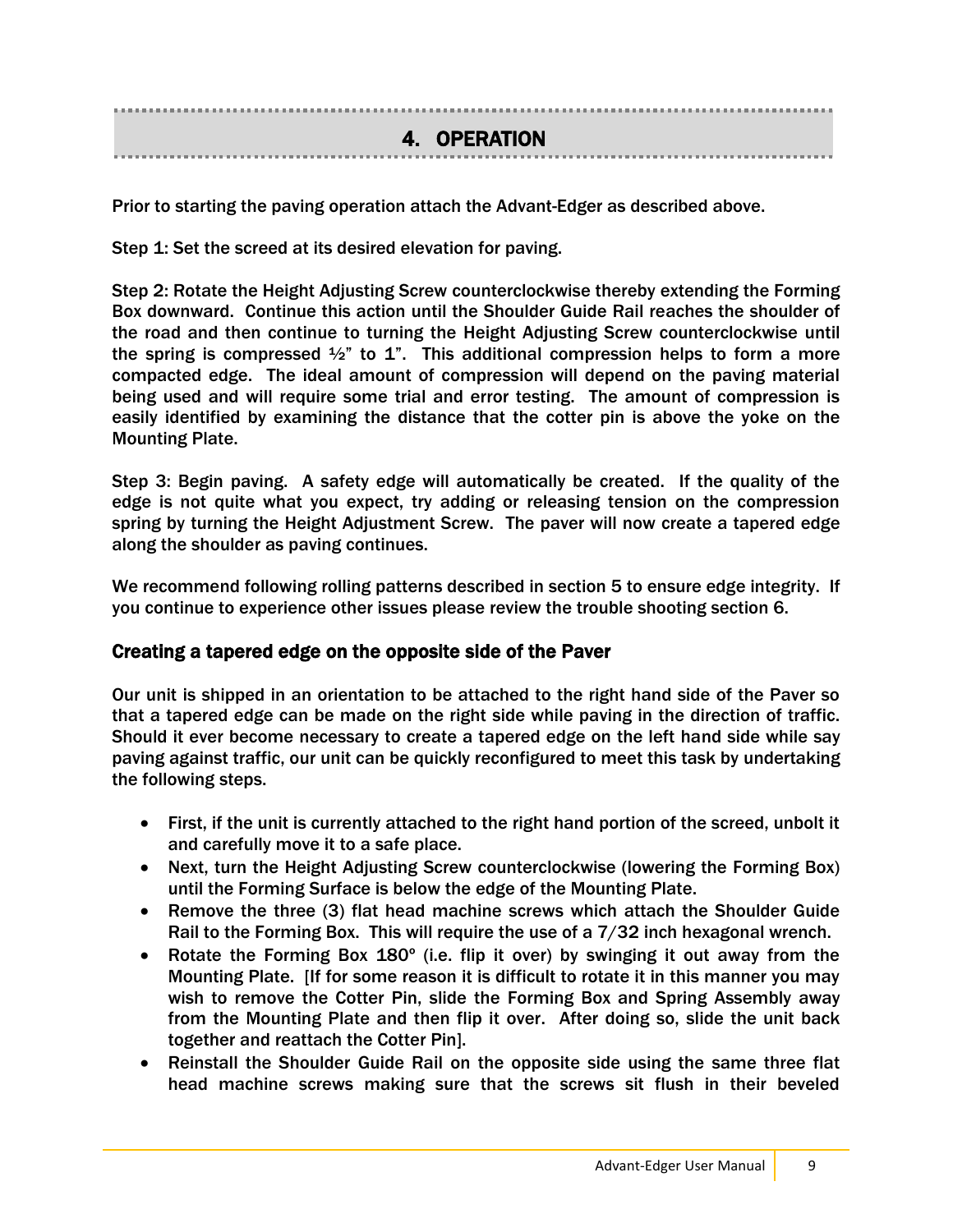countersunk holes. Note that the 2" radius corners of the Shoulder Guide Rail will be pointing away from the Mounting Plate as they were before.

 Turn the Height Adjusting Screw clockwise (raising the Forming Box) until it is in its highest poison (i.e. the Mounting Position). Got to Section 3 and follow the instructions for attaching the Advant-Edger to the Paver.



#### Lane Width

The width of the tapered safety edge is not to be included in the total measurement of the desired lane width. The end gate needs to be extended beyond the desired lane width by an amount equal to the width of the tapered edge. Fully extended the Advant-Edger creates a 30o tapered edge that is approximately 8" wide.

#### Rolling Patterns

It is recommended that the first rolling pass on the freshly laid road be made with the roller drum 8" to 12" away from the tapered edge of the lane. This will ensure that the tapered edge will not "roll up" due to outward pressure from the first pass. The roller should be driven straight up to the back of the paver and reversed without turning the roller so as to keep constant distance from the edge. If possible, this should be done in vibratory mode.

WARNING! DO NOT ROLL THE TAPERED EDGE. Attempting to roll the tapered edge will result in damage or destruction to the edge. It is not necessary to roll the edge as the Advant-Edger consolidates the asphalt during discharge from the paver.

WARNING! DO NOT DRAW THE SCREED EXTENSION TOO CLOSE TO THE MAIN SCREED. During paving, the Advant-Edger could be exposed to contact with the cross feed auger and auger shaft if the screed extension is drawn in too close to the main screed. Severe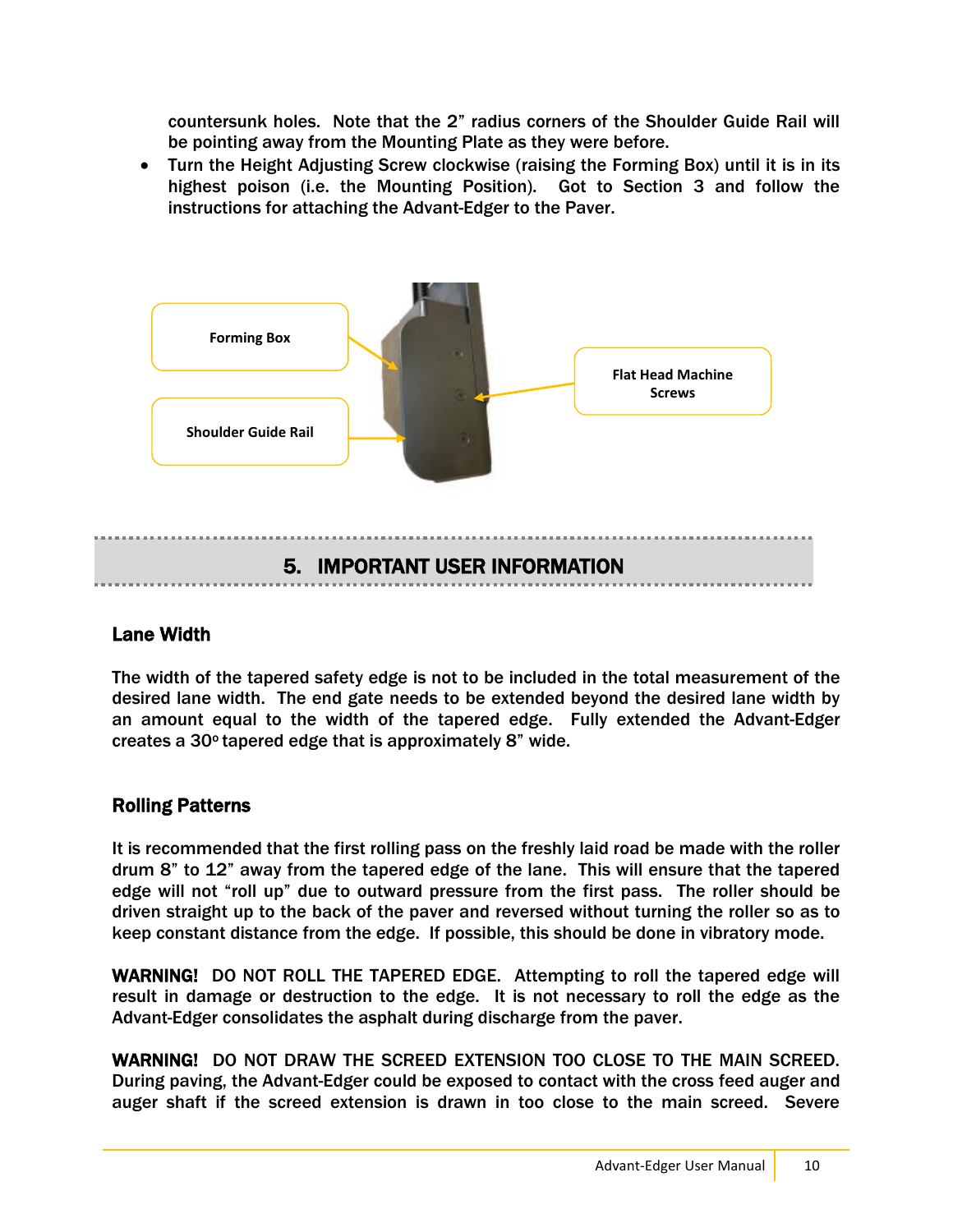damage could occur to both the cross feed auger and the Advant-Edger if they come in contact.

WARNING! RAISE THE FORMING BOX TO ITS UPPER MOST POSITION BEFORE MOVING THE PAVER. When paving is completed in a given direction and the paver is to be moved to a new position, the Advant-Edger should be raised to its mounting height or uppermost position.

#### Keeping the End Gate in Proper Position

In order for the Advant-Edger to work properly, the end gate should be riding directly on the surface of the shoulder being paved at all times. Most end gates have a tension rod or compression spring mechanism which can be adjusted to keep enough downward pressure on the end gate so that it does not lift up during paving. If the end gate lifts off the shoulder for any reason, asphalt may flow out the side of the paver and not provide enough asphalt to the Advant-Edger to achieve proper consolidation.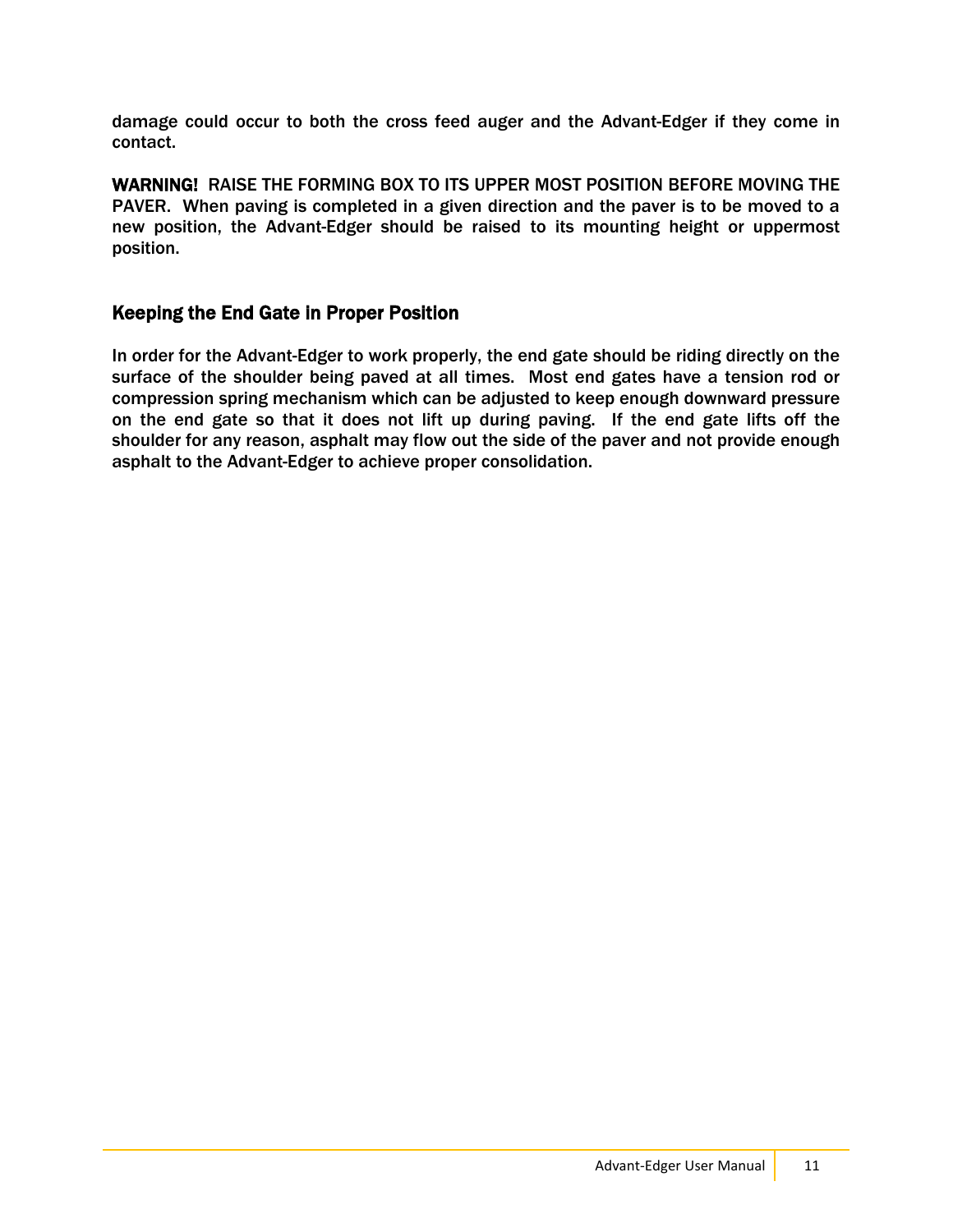## 6. TROUBLE SHOOTING

#### Ï No visible angle has been produced or the angle doesn't reach the road shoulder

Check if the Forming Box has been lowered to the appropriate position (See Section 4, "Position the Paving Screed BEFORE Using the Advant-Edger"). If not, rotate the Height Adjusting Screw counterclockwise until the Shoulder Guide Rail reaches the shoulder of the road while the screed is resting on the new pavement.

#### The angle of the paved surface is tearing

This may be due to the temperature of the mix; mixes that are too cool may cause the material to tear. The composition of the mix may be at fault as well; mixes that are too dry may cause tears in the surface.

#### The angle appears to be too steep

First make sure the angle is being measured relative to the roads surface, not true horizontal. Be sure that the correct rolling patterns have been used (See Section 5, "Rolling Patterns"). Check the unit and make sure it is flush against the end gate. Check the Forming Box and be sure it is nestled between the Forming Box Guide Rails. Check to see if any asphalt has been wedged between the Shoulder Guide Rail and the end gate which may cause the unit to be forced away from the end gate.

Note: Thinner lifts are expected to result in slightly greater edge angles. Because of our patented curved forming surface (which adds structural integrity to the finished edge), a lift, for example, of only 1  $\frac{1}{2}$  " to 2" (instead of 4  $\frac{1}{2}$  " to 5") may result in an edge angle that is 1º to 2º greater than the 30º target.

Please recognize that road paving conditions are not always ideal and may create results that differ from the 30 $^{\circ}$  target. We believe that when operating in the field, an angle of 35 $^{\circ}$ or less is always possible to achieve and in no circumstance should the operator ever experience an angle greater than 40º.

#### The tapered safety edge seems to lack structural integrity and is breaking up

The underlying shoulder and ground beneath the safety edge being formed must be firm and compacted prior to paving. Failing to do this may result in an inability to form a quality edge either during the paving process, and/or after the road is completed and the surrounding shoulder "settles."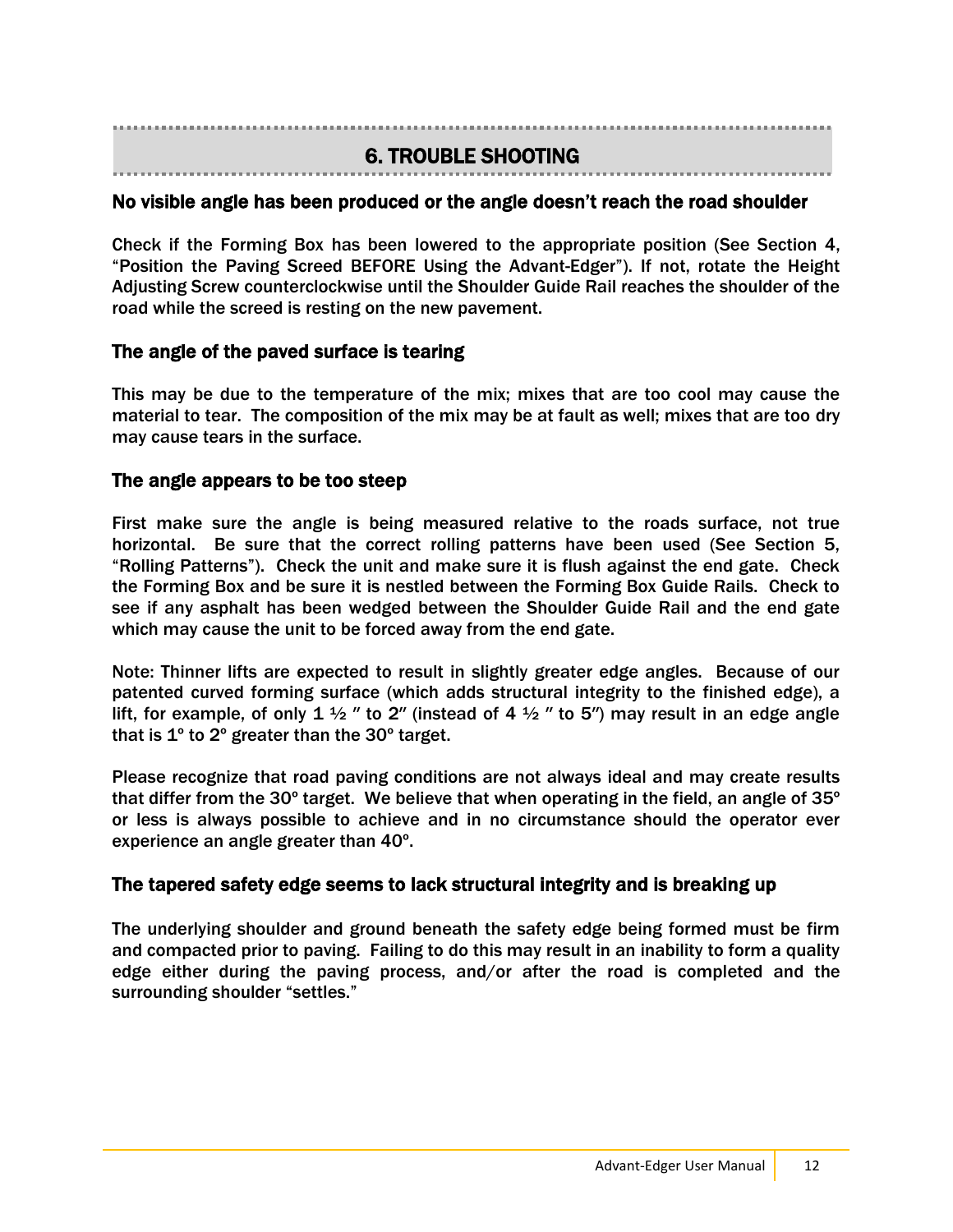#### The devise is cutting through the shoulder instead of moving with the terrain

Check the Shoulder Guide Rail and review installation instructions (See Section 3, "Locating and Installing Mounting Holes" and 3, "Installation") to ensure that the unit has been properly installed. Also, try reducing the compression on the spring.

#### The Height Adjusting Screw will no longer turn clockwise

Our unit is designed with upper limit stops. In its highest position, the Forming Box will be even with or just above the lower edge of the Mounting Plate.

#### The Height Adjusting Screw is stuck or seems too difficult to turn

In this event, the Height Adjusting Screw may have been damaged or bent and may need to be replaced. We believe this is not likely to happen although, should it occur we will be able to supply you with replacement parts.

For assistance during preparation, installation and use of the Advant-Edger,

- call Technical Support at 1-814-422-3343 (EDGE) or
- e-mail us at [sales@advantedgepaving.com](mailto:sales@advantedgepaving.com)

7. MAINTENANCE

In the past, diesel fuel has been used to clean paving equipment and tools of residue and materials left over. This method of maintenance and cleaning can be dangerous and harsh on the environment. Recently, soy based cleaning agents are being widely accepted to be just as effective on cleaning paving equipment but without the harmful effects on the environment. Similar cleaning techniques used on your other paving equipment may be applied to cleaning the Advant-Edger. We suggest that the Advant-Edger be cleaned after use on a daily basis.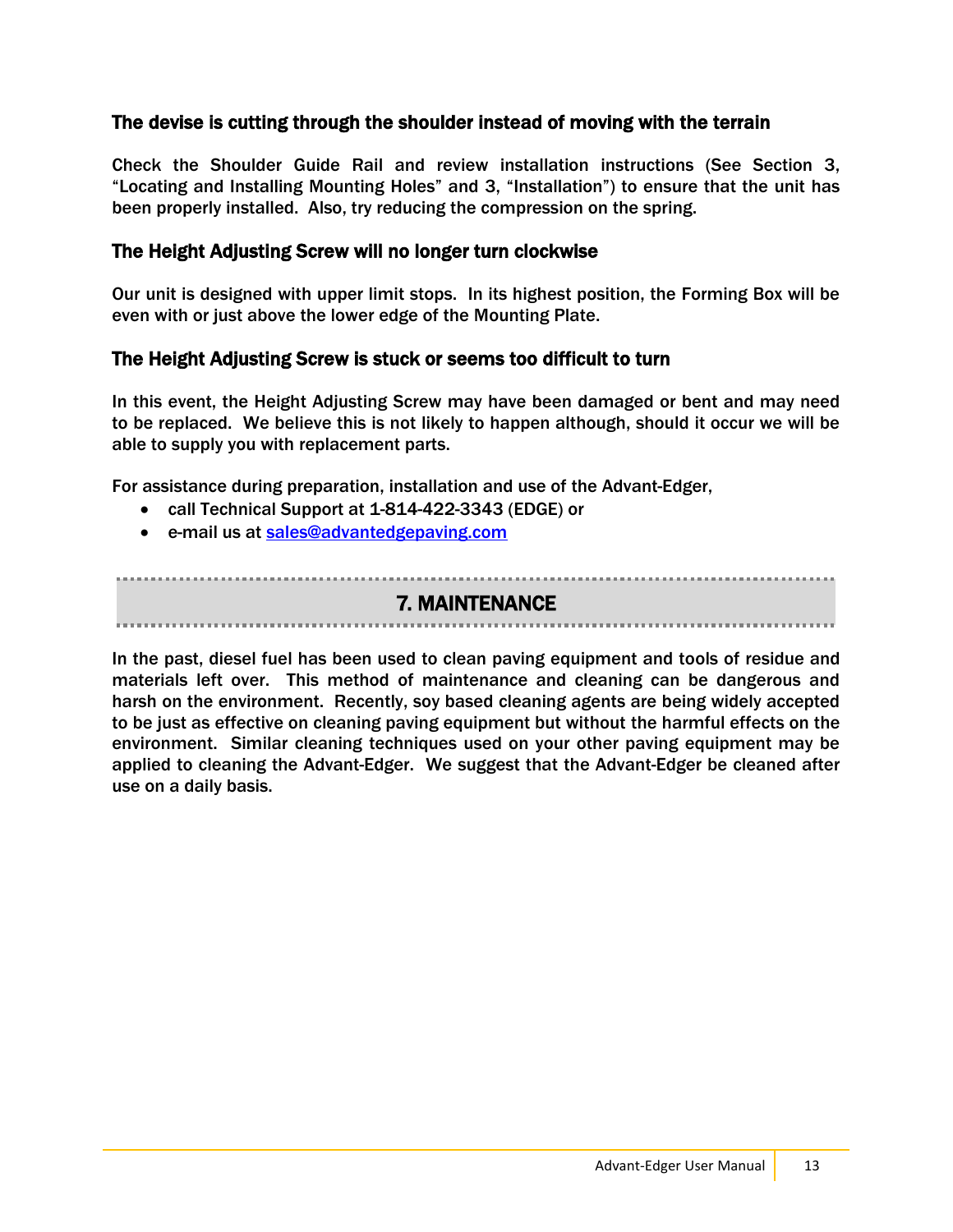### 8. WARRANTY

EXPRESS LIMITED WARRANTY. Advant-Edge warrants to the original purchaser only (Buyer) and subject to the limitations, terms and conditions and exclusions set forth herein: the Advant-Edger unit(s) are warranted only against failure due to defective material or workmanship for the period of one (1) year from the date of delivery.

THIS WARRANTY IS IN LIEU OF ALL OTHER WARRANTIES, WHETHER EXPRESS, IMPLIED OR STATUTORY, AND ALL OTHER LIABILITIES (CONTRACT, TORT OR OTHERWISE, INCLUDING NEGLIGENCE) AND ADVANT-EDGE MAKES NO WARRANTY OF MERCHANTABILITY OR OF FITNESS FOR ANY PARTICULAR PURPOSE. THIS WARRANTY WILL AUTOMATICALLY TERMINATE AND BECOME VOID UPON THE SALE, TRANSFER OR CONVEYANCE OF THE ADVANT-EDGER UNIT(S) OR MACHINE, MACHINE ATTACHMENT OR PROPERTY ON WHICH THE ADVANT-EDGER UNIT(S) ARE INSTALLED AND OPERATED.

ADVANT-EDGE DOES NOT MAKE ANY WARRANTY OR ASSUME ANY OBLIGATION WITH RESPECT TO THE VALIDITY OF ANY PATENTS, DESIGNS, COPYRIGHTS OR TRADEMARKS WHICH MAY COVER SUCH ADVANT-EDGER UNIT. THE CONDITIONING OF LIABILITY, RIGHTS, OBLIGATIONS AND REMEDIES OF THE BUYER RELATING TO CLAIMS ARISING FROM A DEFECTIVE ADVANT-EDGER UNIT(S) SHALL BE GOVERNED EXCLUSIVELY BY THE TERMS OF THIS SECTION 8 HEREOF.

This EXPRESSED LIMITED WARRANTY does NOT apply where there has failure of the Advant-Edger unit(s) due to improper use; breakage not due to defect, including, but not limited to, natural forces and/or acts of God; failure on account of faulty or improper installation or handling; where repairs or modifications have been made or attempted by others; or failure on account of installation in or on a product of faulty design or construction. As an example, this EXPRESS LIMITED WARRANTY will NOT apply if an object of any kind is attached to Advant-Edger unit without the prior written consent of Advant-Edge. Sales representatives of Advant-Edge are not authorized to make warranties about the Advant-Edger unit. Advant-Edge sales representatives' ORAL STATEMENTS DO NOT CONTSTITUTE WARRANTIES, shall not be relied upon by Buyer, and are not part of the contract for sale.

If Buyer believes it has purchased a defective Advant-Edger unit(s) as described above, Buyer must notify Advant-Edge immediately in writing why Buyer believes the Advant-Edger unit(s) are defective. Advant-Edge may then request the Buyer to return the allegedly defective Advant-Edger unit(s) to Advant-Edge; have an Advant-Edge representative inspect the unit(s) at the job site, as installed, or at Advant-Edge's address; and/or rely upon the information Buyer has provided to determine whether the unit(s) are defective as described above. If any unit(s) are proven to be defective as described above, then Advant-Edge will, at Advant-Edge's sole discretion, either repair or replace the defective unit(s) or issue to Buyer a credit equal to the price of the defective unit(s) charged by Advant-Edge to Buyer. Said repair or replacement of defective unit(s) or issuance of credit shall constitute fulfillment of all liabilities of Advant-Edge to Buyer with respect to, or arising out of, the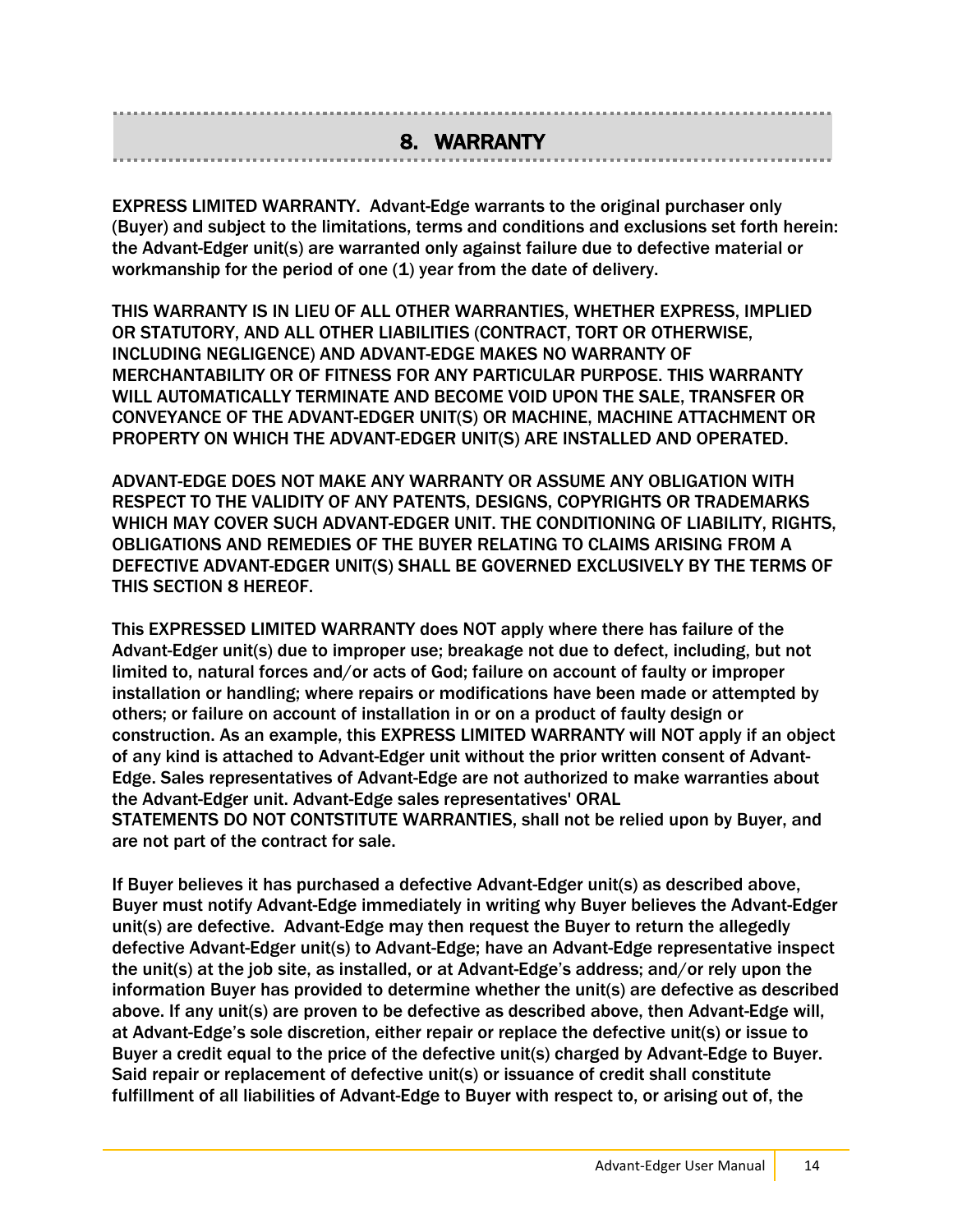unit(s), whether based on contract, negligence, strict tort or otherwise. Advant-Edge reserves the right to change design, color, models and to discontinue the manufacture of any unit(s).

LIMITATION OF LIABILITY. Advant-Edge shall not under any circumstances be liable for incidental damages or for special or consequential damages. The remedies of Buyer set forth herein are exclusive, and the liability of Advant-Edge with respect to any contract or anything done in connection therewith such as the performance or breach thereof, or from the manufacture, sale, delivery, resale, installation or use of any Advant-Edger unit(s) covered by or furnished to Buyer, whether arising out of contract, negligence, strict tort, or under any warranty or otherwise, shall not, except as expressly provided herein, exceed the price of the unit(s) upon which such liability is based. This limitation of liability applies to original and replacement unit(s).

CONTROLLING LAW. The sale, delivery and use of Advant-Edger unit(s) shall be governed by, and this warranty shall be construed and enforced in accordance with, the laws of State of New York.